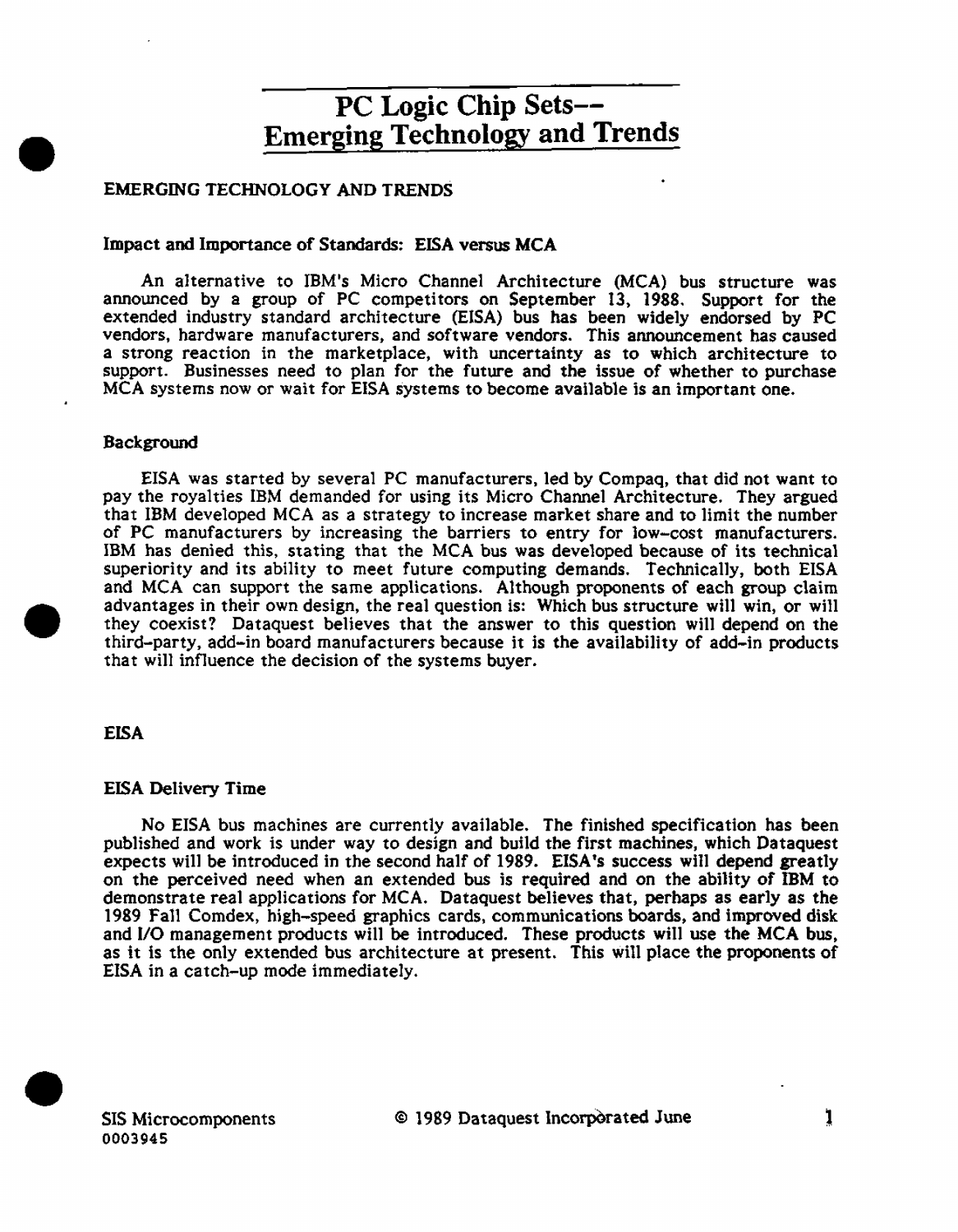## EISA Backward Compatibility

According to its advocates, EISA 's main advantage is its backward compatibility. Customers have large investments in LAN cards, communication boards, and peripheral products that can be moved to newly purchased systems. Dataquest does not agree that this issue is strong enough to dissuade businesses from purchasing a different bus architecture for the fo11owing reasons:

- Because older systems are passed down intact to areas that were previously devoid of PCs, businesses do not have surplus boards available.
- The new systems probably contain standard features that were options on older systems.
- The third-party board manufacturers have added new features and functions to their products, which makes upgrading attractive.

Although backward compatibility is feasible with EISA, Dataquest believes that, in a business environment, the bus layout will not significantly alter sales--provided support products, third-party boards, and peripherals are competitively priced and readily available. The total system price and the support product availability ultimately will determine which product will sell.

### EISA Second Sources

Many companies selecting PCs prefer to have multiple sources for the same product. The number of PC manufacturers supporting the EISA bus make the EISA PC attractive for this reason. Dataquest believes this to be an especially critical area to watch to ensure that the EISA bus is identical from one PC to another. The potential exists for one manufacturer to "improve" on features to leverage market share.

### **MCA**

### MCA Delivery Time

IBM has been shipping MCA PCs since April 1987. Dataquest estimates that there was an installed base of 1.8 million MCA-based systems by the end of 1988. Companies anticipating the arrival of new applications do not have to wait for a PC with the MCA bus to be developed. Dataquest believes that third-party manufacturers of application hardware will concentrate their resources on MCA-based PCs initially, simply due to the large marketplace into which they can sell their products. The delay in shipping EISA third-party boards can only boost MCA credibility.

•

•

•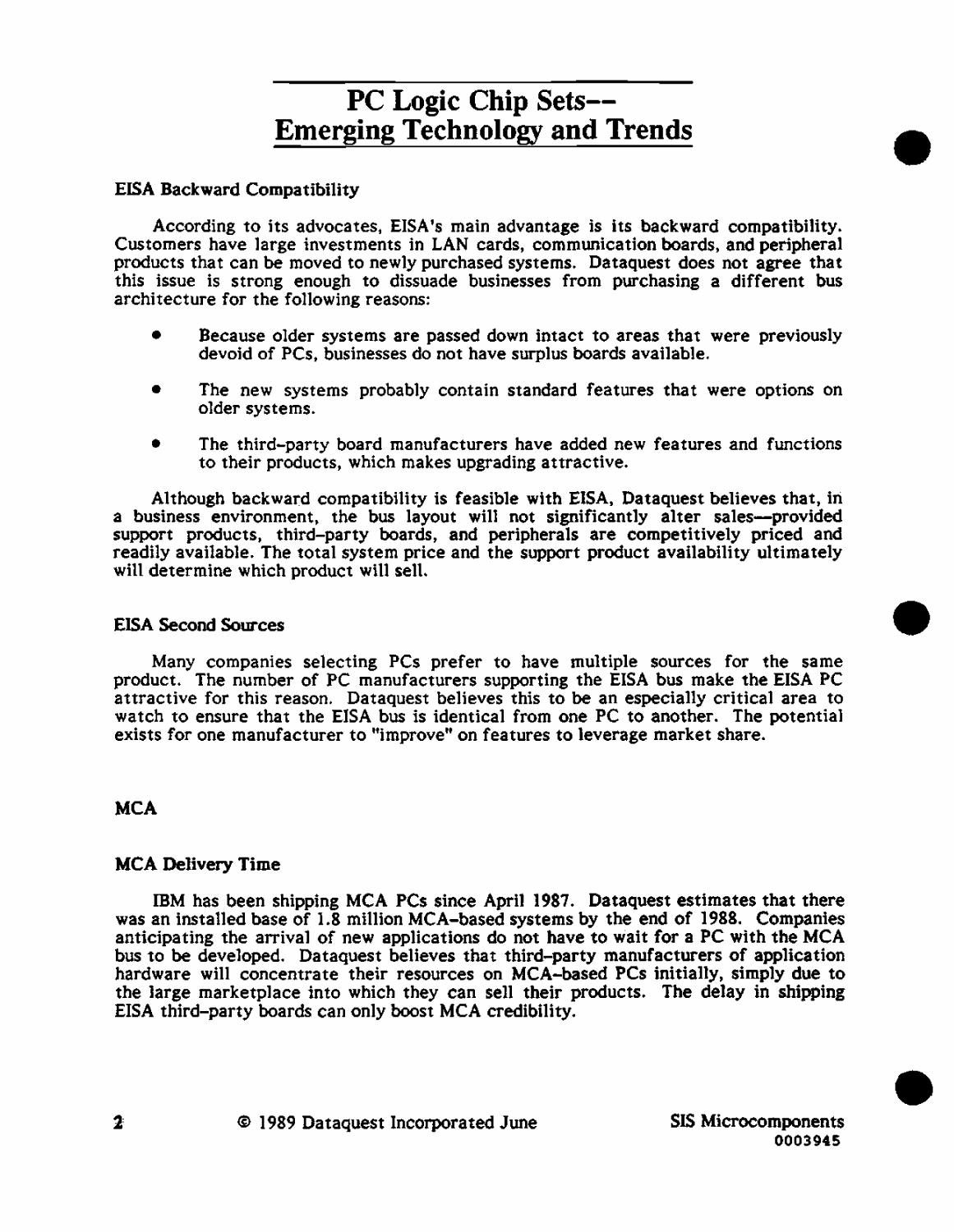## MCA Backward Compatibility

MCA 's disadvantage is that it is not compatible with the nearly 33 million MS-DOS PCs shipped since 1983. Dataquest does not view this as a strong justification for not purchasing the MCA PC.

### MCA Second Sources

Several companies have announced plans to ship MCA PCs or they are already shipping them. These companies, which are members of the EISA consortium, have stated that they will satisfy the customer, one way or another. The argument that there is only one vendor for MCA has therefore been eliminated.

## MARKET PARTICIPANTS

#### IBM

•

•

•

Dataquest believes that IBM holds the winning hand in this card game. It is in a good position to influence the outcome of the EISA/MCA challenge and can sway the business community to embrace MCA. Our analysis is based on the following factors:

- The delay in introducing EISA gives IBM time to introduce products that can take advantage of MCA and time to establish a user base. The sooner useful MCA applications hit the market, the greater the market share that MCA will capture.
- Although it has stated that the royalty structure will remain in place, IBM always has the option of changing its mind if this becomes beneficial.
- Companies that have a universal cross-licensing agreement in place with IBM may not be required to pay the same royalty fees as companies that do not. This makes it more attractive for those companies to manufacture MCA-based PCs.
- It is being debated whether EISA or MCA, in the current configurations and environment, is technically superior. We believe that the issue is really which architecture will perform better in the future, with an expected requirement being the ability to expand to a 64-bit data path and handle processing speeds above 40 MHz. EISA may have problems with both the physical accommodation of a 64-bit bus and the electrical noise associated with high-speed processors. In addition, IBM has the time and the option to redesign the current MCA to eliminate the debate and to clearly differentiate performance before the first EISA machine is even shipped.
- Most important, although MCA exists now, EISA is, at present, vaporware.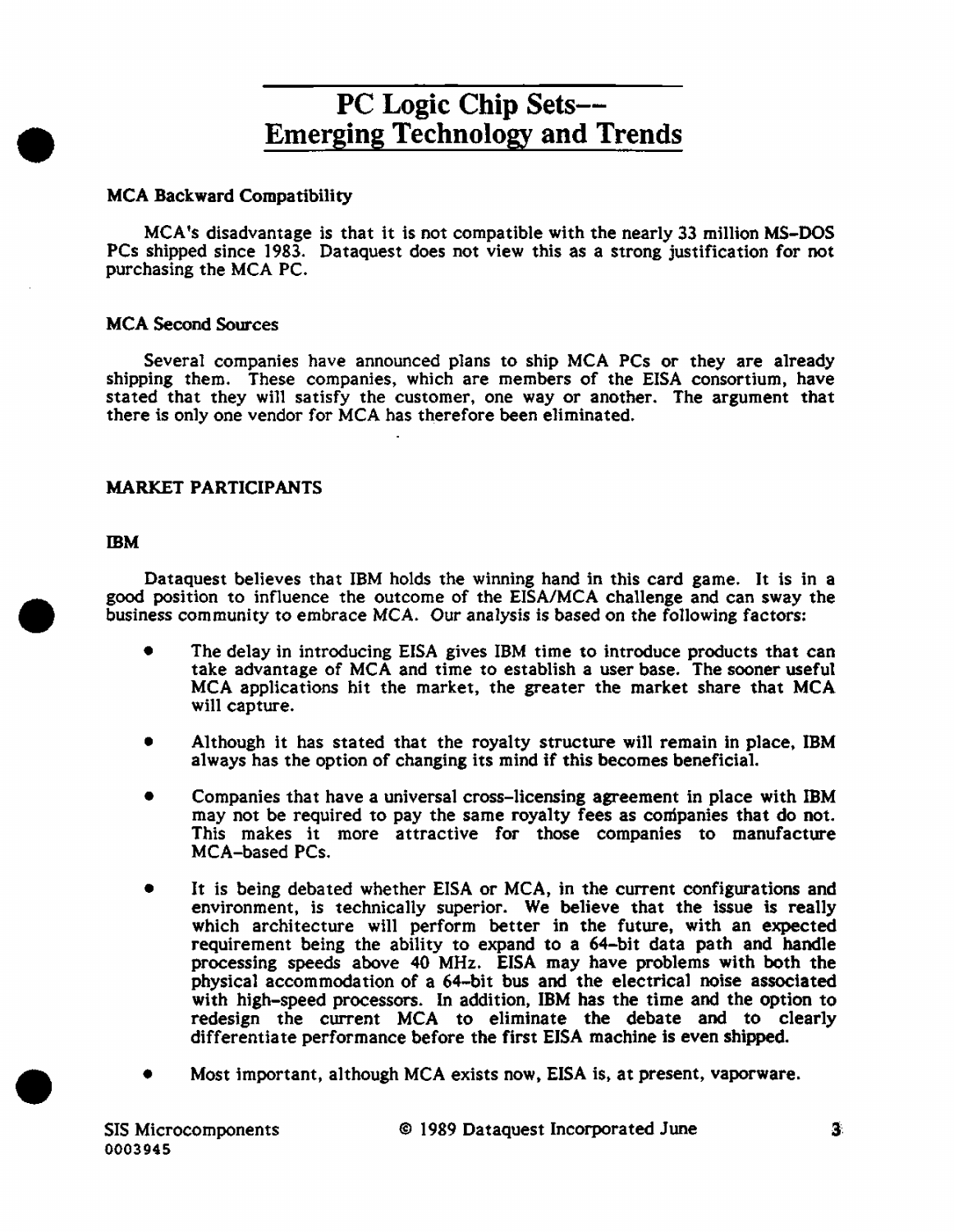#### Compaq

Compaq Computer held an estimated 5.9 percent worldwide market share of all personal computers shipped in 1988. Compaq is also the 1eader of the EISA consortium, and we believe that it holds enough market share and following to make EISA a viable product. Dataquest believes that Compaq will follow through and introduce EISA regardless of how the rest of the PC industry reacts to extended bus architectures.

#### EISA Consortium

Dataquest believes that the EISA consortium is very serious. It is well organized and well supported by members. Nevertheless, it faces an uphill battle against MCA with obstacles that IBM will exploit at every opportunity.

The first obstacle is that the EISA standard is being formed by a group of competitors anxious to increase their own market shares in an extremely competitive market. Even with the common interest of EISA, it is hard to believe that any group of competitors with a common goal will stay together. Any fragmentation in the ranks will be noted quickly by IBM.

A second obstacle is that members of the EJSA consortium wi11 hedge their bets and develop, or already have developed, MCA PCs, and they wi11 actively market them. This is partially a result of the effort they have already put into cloning MCA systems • and partially due to the fear of being caught without an extended architecture product if EISA sta11s.

### THE WINNERS AND THE LOSERS

#### The Winners

Dataquest believes that if Apple Computer can capitalize on its stable NuBus platform, it will be a clear winner as a result of the chaos caused by multiple PC bus standards. Certainly, Microsoft will win because it is hardware independent and will sell products to both MCA- and EISA-based PCs.

#### The Losers

The losers will be the public, which ultimately will pay the price for this confusion, and the PC manufacturers, which must invest limited funds in both standards. Designing two products is costly because of development time, distribution and revision changes, service, and repair.

•

•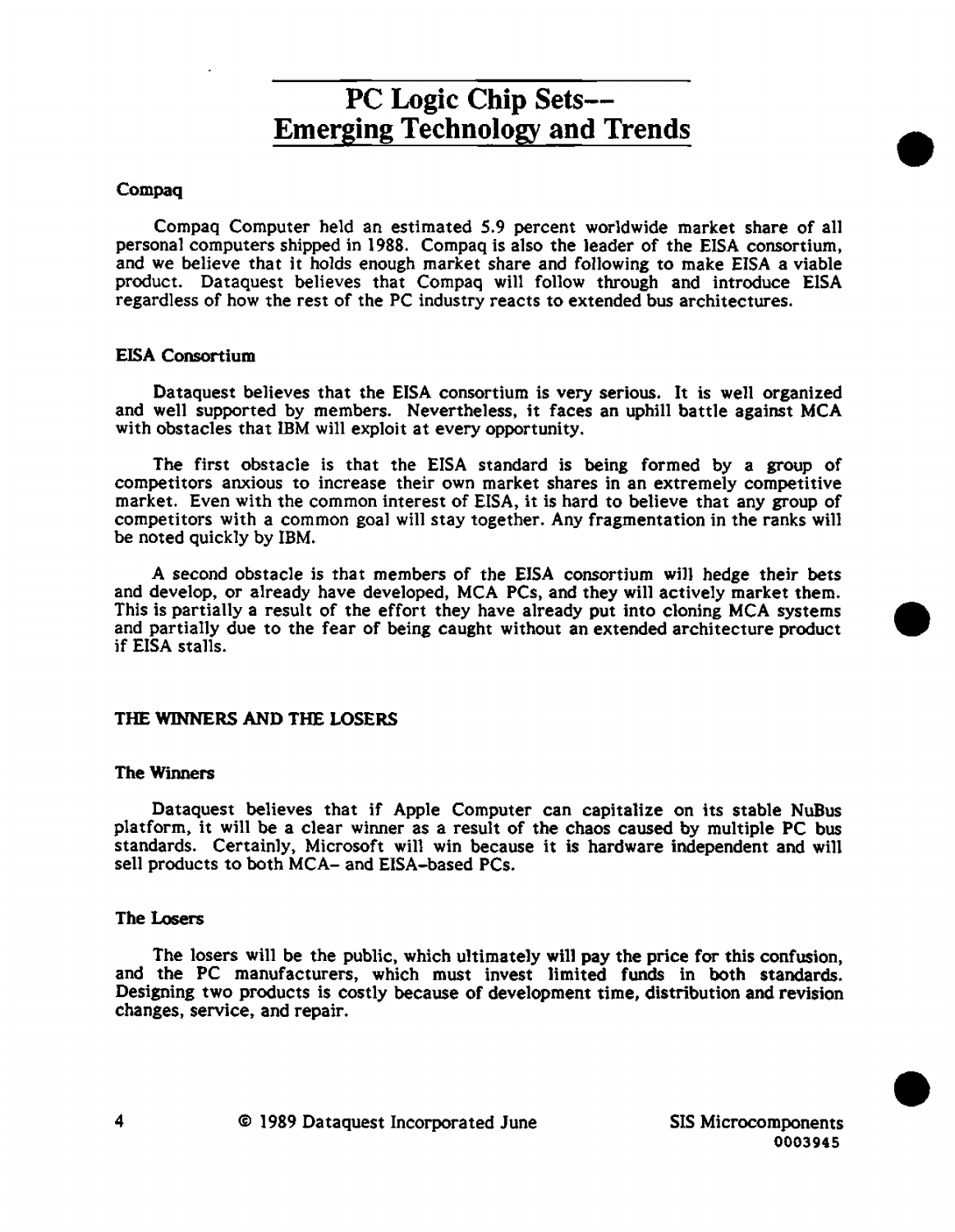#### Third-Party Add-In Boards: The Deciding Factor

The determination of the winners and the losers may well lie in the hands of the third-party add-in board designers. These vendors also have limited resources to develop and market products. How they allocate these resources will heavily influence the ElSA/MCA struggle.

Today, the question is moot. The current MCA-installed base is estimated at 1.8 million units, and it is expected to increase to 4.9 million units by the end of 1990. In order to tap this rapidly expanding market, new add-in boards must be designed because existing ISA boards are not compatible.

On the other hand, EISA bus shipments are expected to be minimal during 1989 because EISA chip sets are not expected to be available until late second quarter of 1989. Specific EISA add-in boards also will be delayed waiting for chips. However, backward ISA compatibility allows board manufacturers to service this market with existing products. Also, many board vendors may further delay EISA product development investments until the size of the EISA-installed base becomes attractive.

But, the use of existing 8- and 16-bit ISA boards will likely impair the performance of 32-bit EISA machines. That, combined with the lack of a sufficient variety of full 32-bit EISA add-in boards, will tend to favor the MCA standard. Ultimately, backward compatibility, touted as one of the main advantages of the EISA architecture, may prove the undoing of this nascent standard.

### **CONCLUSION**

•

•

In the near term, Dataquest expects sales of MCA-based PCs to increase as a result of the creditability given to a new bus structure by the PC-clone manufacturers. In Dataquest's opinion, IBM's influence, EISA's late entry, and fragmentation within the EISA ranks will hinder the acceptance of EJSA systems. Compaq's strong influence and determination ensure that MCA and EISA systems will coexist in the market, at least in the intermediate term, with MCA products gaining market share as other vendors offer MCA systems. EISA will survive as a bridge, to extend the use of the current installed base of XT and AT machines. In the long term, however, Dataquest believes that EISA will not meet the challenge of future performance and expandability requirements and that this market will become a shrinking niche market, serviced by only a few surviving vendors.